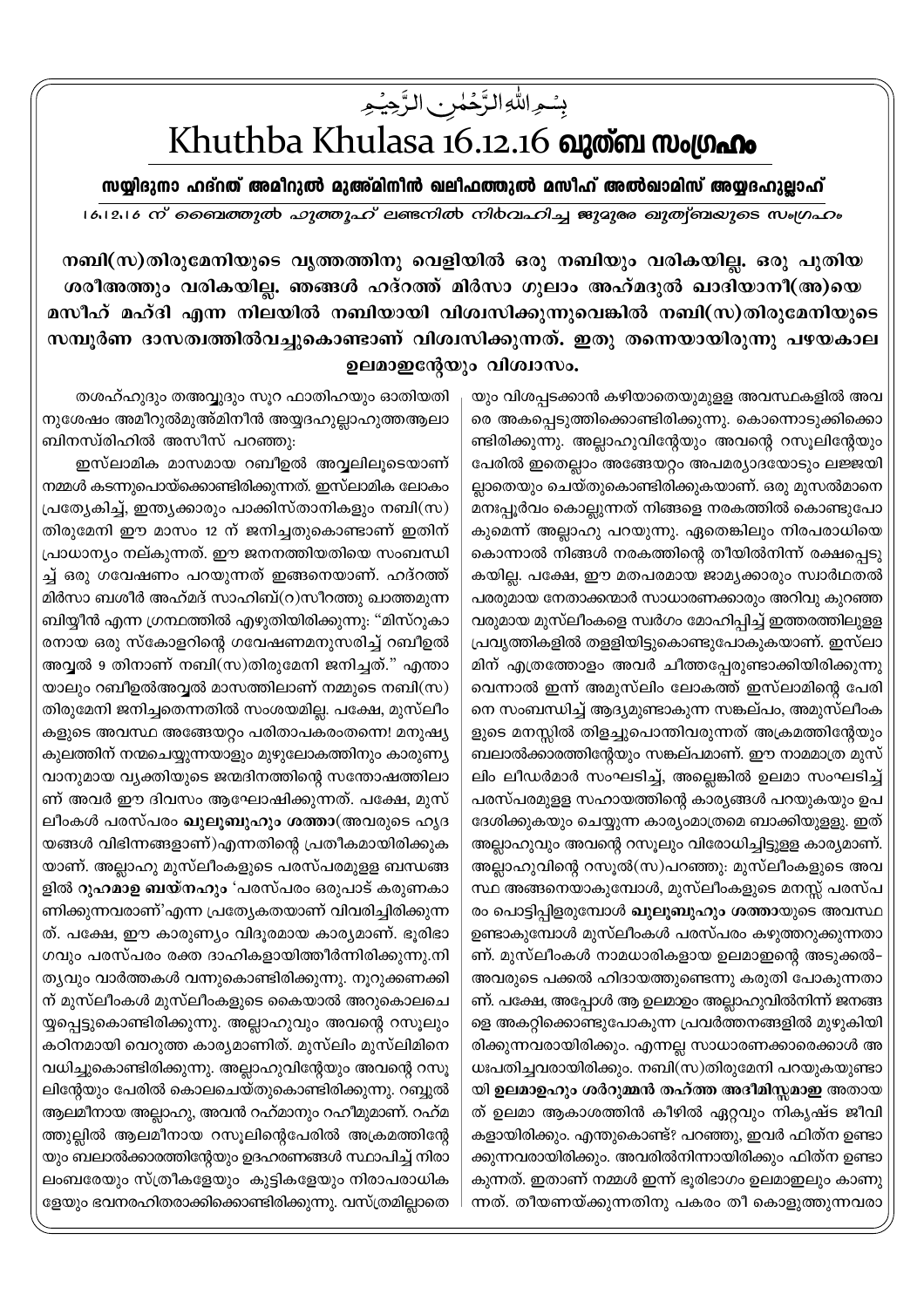റബീഉൽഅവൃൽ 12 നെ ഉദ്ധരിച്ചുകൊണ്ട് രിസാലത്ത് സംര ക്ഷണത്തിന്റേയും ഖത്തമുന്നുബുവ്വത്തിന്റേയും പേരിൽ പാ ക്കിസ്താനിൽ നാലു ദിവസം മുമ്പേ ദോൽമിയാലിൽ ദുർമാ ർഗകളും മൗലവിമാരും ചേർന്നുകൊണ്ട് ജാഥ നടത്തുകയും നമ്മുടെ മസ്ജിദിനുമേൽ ആക്രമണം നടത്തുകയും ചെയ്തു. മസ്ജിദിനുളളിൽ അഹ്മദികളുണ്ടായിരുന്നു. അവർ വാതില ടച്ചിരിക്കുകയായിരുന്നു. പക്ഷേ, പോലീസ് പറഞ്ഞതുകൊണ്ട് അഹ്മദികൾ വാതിൽ തുറന്നപ്പോൾ– മസ്ജിദ് സംരക്ഷിക്കു മെന്നുളള പോലീസുകാരുടെ ജാമൃത്തിൽ വാതിൽ തുറന്ന പ്പോൾ ഈ കലാപകാരികൾ മസ്ജിദിൽ കടന്നു. പോലീസ് ഒരു ഭാഗത്തേക്കു മാറി. പിന്നീട് അവർ മസ്ജിദിലെ സാധന സാമഗ്രികൾ വെളിയിലിട്ട് കത്തിച്ചു. ഇങ്ങനെ അവർ തങ്ങ ളുടെ സങ്കല്പത്തിൽ ഇസ്ലാമിന് 'വൻസേവനം' ചെയ്തുവ ത്രെ! എന്തായാലും നമ്മൾ നിയമവുമായി പോരാടാൻ പാടി ല്ല. നമ്മൾ പോരാടാറുമില്ല. ഭൗതിക വസ്തുക്കളെ സംബന്ധി ച്ചിടത്തോളം നമ്മൾക്കത് ഒരു പ്രശ്നവുമല്ല. ശരിതന്നെ! നി ങ്ങൾ നഷ്ടം വരുത്തിക്കൊള്ളുക. എന്നാൽ, നബി(സ)തിരു മേനിയിലുള്ള സമ്പൂർണ വിശ്വാസത്തിന്റേയും തൗഹീദിനെ ഞങ്ങളുടെ മനസ്സുകളിൽ നാട്ടുന്നതിന്റേയും പ്രശ്നമാണെങ്കി ൽ ഞങ്ങൾക്ക് ഞങ്ങളുടെ ജീവൻ ബലിയർപ്പിക്കേണ്ടി വന്നാ ലും അതിൽനിന്ന് പിന്മാറുകയില്ല. ഞങ്ങൾ എപ്പോഴും പറ ഞ്ഞു വന്നിട്ടുളളത് ഇതുതന്നെയാണ്. അതിനുവേണ്ടി ത്യാഗ ങ്ങളും ചെയ്തു കൊണ്ടിരുന്നിട്ടുണ്ട്. ലാഇലാഹ ഇല്ലല്ലാഹ് മുഹമ്മദുർറസൂലുല്ലാഹ് വിളംബരം ചെയ്യുന്നതിൽനിന്ന് ഒരി ക്കലും ഞങ്ങൾ പിന്മാറുകയുമില്ല. ഈയാളുകൾ ആചാരപ രമായ നബിദിനമാണ് ആഘോഷിക്കുന്നത്. ആചാരമായി ഇവർ സംഘടിക്കുന്നു. പ്രസംഗിക്കുകയും ചെയ്യുന്നു. പ്രഭാഷ ണങ്ങളും നടത്തുന്നു. അവയിൽ ഭൂരിഭാഗവും പാക്കിസ്താനി ൽ അഹ്മദികളെ തെറിപറയുന്നതിനായിട്ടല്ലാതെ മറ്റൊന്നിനു മല്ല. താൽക്കാലികമായ നിലയിൽ ഒരു ആവേശം കാണിക്കു ന്നു. അസംഭൃങ്ങൾ പുലമ്പി ഇസ്ലാമിന് വലിയ സേവനമാ ണ് ചെയ്തതെന്ന് അവർ കരുതുന്നു. പക്ഷേ, അഹ്മദിയ്യാ ജമാഅത്ത് യഥാർഥ സേവനത്തിന്റെ ദൃഢനിശ്ചയം ചെയ്ത ത് ഹദ്റത്ത് മസീഹ് മൗഊദ്(അ)വാദിച്ചപ്പോഴായിരുന്നു. തൗ ഹീദിനേയും നബി(സ)തിരുമേനിയുടെ അന്തസ്സിനേയും സ്ഥാപിക്കുന്നതിനുവേണ്ടി താൻ വന്നിരിക്കുന്നുവെന്ന് അവി ടന്ന് പറഞ്ഞു. ഇസ്ലാമിന്റെ പുനരുഥാനം താൻ മുഖേനയാ ണ് നടക്കേണ്ടതെന്നും അവിടന്ന് പറഞ്ഞു.

പിന്നീട് രണ്ടാം ഖിലാഫത്തിന്റെ കാലഘട്ടത്തിൽ ഒരു നേരത്ത് നബി(സ)തിരുമേനിക്കെതിരിൽ അമുസ്ലീംകൾ പ ത്രങ്ങളിലും ഗ്രന്ഥങ്ങളിലും അസഭ്യമായ കാര്യങ്ങൾ എഴുതി പ്രചരിപ്പിച്ചു. അങ്ങേയറ്റം വൃത്തികെട്ട ഭാഷയിൽ എഴുതാൻ തുടങ്ങി. അപ്പോൾ അഹ്മദിയ്യാ ജമാഅത്തിന്റെ രണ്ടാമത്തെ ഖലീഫ വൻതോതിൽ ഇന്ത്യയിൽ സീറത്തുന്നബി സമ്മേള നങ്ങൾ സംഘടിപ്പിച്ചു. അഹ്മദികളോടും അനഹ്മദികളോ ടും എല്ലാവരോടും ഭിന്നിപ്പ് ഉപേക്ഷിച്ച് സംഘടിച്ചുകൊണ്ട് നബി(സ)തിരുമേനിയുടെയും ഇസ്ലാമിന്റേയും എതിരാളിക ളെ പ്രതിരോധിക്കാൻ അവിടന്ന് ആഹ്വാനം ചെയ്തു. വിശാ ലമായ നിലയിൽ ആ സമ്മേളനങ്ങൾക്ക് അവിടന്ന് തുടക്കം കുറിച്ചു. എന്നല്ല അവിടന്ന് മാന്യരായ അമുസ്ലീംകളേയും

യിത്തീർന്നിരിക്കുന്നു. അതിനാൽ, നബി(സ) തിരുമേനി ഈ അവസ്ഥ വരച്ചുകാണിച്ചുകൊണ്ടു പറഞ്ഞു, ഈ അവസ്ഥ യിൽ ഇസ്ലാമിനെ സംബന്ധിച്ച് വേദനിക്കുന്നവർ നിരാശ രാവരുത്. അത്തരം സമയത്ത് മസീഹ് മൗഊദും മഹദിയെ മഅ്ഹൂദും വരുന്നതായിരിക്കും. അദ്ദേഹം തന്റെ യജമാനരുടെ സമ്പൂർണനായ ദാസനെന്ന നിലയിൽ മുസ്ലീംകൾക്കും അ മുസ്ലീംകൾക്കും ഇസ്ലാമിന്റെ യഥാർഥ അധ്യാപനം പറ ഞ്ഞുകൊടുക്കുന്നതാണ്. ഇസ്ലാമിന്റെ മനോഹരവും തെളി മയാർന്നതുമായ അധ്യാപനത്താൽ ലോകത്തെ പ്രകാശിപ്പി ക്കുന്നതാണ്. വീണ്ടും ഉമ്മത്തെ വാഹിദ ആക്കുന്നതാണ്. പ ക്ഷേ, ഞാൻ പറഞ്ഞതുപോലെ ഇക്കാര്യത്തെ ഉലമാ നിഷേ ധിക്കുന്നവരാണ്. അവർ ജനങ്ങൾക്കും സാധാരണ മുസ്ലീം കൾക്കും തെറ്റായ കാര്യങ്ങൾ പറഞ്ഞുകൊടുത്തു കലഹങ്ങ ളുടെ അവസ്ഥ ഉണ്ടാക്കാൻ ശ്രമിക്കുന്നു. ജനങ്ങളുടെ വികാര ങ്ങൾകൊണ്ട് കളിക്കുന്നു. കുഴപ്പങ്ങളുണ്ടാക്കുന്നതിന് അടി സ്ഥാന രഹിതമായ കാര്യങ്ങളാണ് അവർ ജനങ്ങൾക്ക് പറ ഞ്ഞു കൊടുക്കുന്നത്. നബി(സ)തിരുമേനി ഖാത്തമുന്നബിയ്യീ നാണെന്നും നബി(സ)തിരുമേനിയിൽ ശരീഅത്ത് സമ്പൂർണ മായി കഴിഞ്ഞിരിക്കുന്നുവെന്നും എല്ലാ മുസ്ലീംകളുടേയും അഖീദ അഥവാ വിശ്വാസമാണ്. അതിൽ പൂർണമായി വിശ്വ സിക്കാതെ മുസ്ലീംകൾ, മുസ്ലീംകളെന്ന് പറയപ്പെടുകയില്ല. പക്ഷേ, ഈ ഫിത്നയുണ്ടാക്കുന്ന മൗലവി അഹ്മദികൾ ഖ ത്തമുന്നുബുവ്വത്തിൽ വിശ്വസിക്കാത്തവരാണെന്ന് പറഞ്ഞ് സാധാരണക്കാരുടെ വികാരങ്ങളെ പ്രകോപിപ്പിച്ചുകൊണ്ടിരി ക്കുന്നു. ഇതിന് **ഇന്നാ ലില്ലാഹ്** എന്ന് ചൊല്ലി <mark>ലഅ്നത്തു</mark> ല്ലാഹി അലൽകാദിബീൻ എന്നു പറയുകയല്ലാതെ ഒരു നിർ വാഹവുമില്ല. അഹ്മദി എന്നു പറഞ്ഞുകൊണ്ട് നബി(സ)തി രുമേനി ഖാത്തമുന്നബിയ്യീൻ എന്നു വിശ്വസിക്കാത്തവൻ ഫാ സിഖും ഫാജിറും ഇസ്ലാമിക വൃത്തത്തിൽനിന്ന് പുറത്തായ വനുമാണ്. അഹ്മദിയ്യാ മുസ്ലിം ജമാഅത്തിന് അത്തരം വ്യക്തിയുമായി ഒരു ബന്ധവുമില്ല. എന്നാൽ, അഹ്മദി, ഖത്ത മുന്നുബുവ്വത്തിന് നബി(സ)തിരുമേനി നല്കിയ നിർവചന മാണ് തീർച്ചയായും നല്കുന്നത്. അത് വിശുദ്ധ ഖുർആനി ലും അല്ലാഹു പറഞ്ഞതാണ്. ഇനി നബി(സ)തിരുമേനിയുടെ ദാസത്വത്തിലല്ലാതെ അവിടന്ന് കൊണ്ടുവന്ന ശരീഅത്തിനു വെളിയിൽ ഒരു നബിയും വരികയില്ല. ഒരു അവസരത്തിൽ നബി(സ)തിരുമേനി പറഞ്ഞു:'അബൂബക്കർ ഈ ഉമ്മത്തിലെ ഏറ്റവും ശ്രേഷ്ഠനായ മനുഷ്യനാണ്; നബിയുണ്ടായാലൊഴി കെ. നബി(സ)തിരുമേനി ഒരിക്കലും നുബുവ്വത്തിന്റെ വഴി അടച്ചിട്ടില്ല. പറഞ്ഞു, നബി(സ)തിരുമേനിയുടെ വൃത്തത്തി നു വെളിയിൽ ഒരു നബിയും വരികയില്ല. ഒരു പുതിയ ശരീ അത്തും വരികയില്ല. ഞങ്ങൾ ഹദ്റത്ത് മിർസാ ഗുലാം അഹ് മദുൽ ഖാദിയാനീ(അ)യെ മസീഹ് മഹ്ദി എന്ന നിലയിൽ നബിയായി വിശ്വസിക്കുന്നുവെങ്കിൽ നബി(സ)തിരുമേനിയു ടെ സമ്പൂർണ ദാസത്വത്തിൽവച്ചുകൊണ്ടാണ് വിശ്വസിക്കുന്ന ത്. ഇതു തന്നെയായിരുന്നു പഴയകാല ഉലമാഇന്റേയും വിശ്വാ സം. ഞങ്ങൾ ഹദ്റത്ത് മിർസാ ഗുലാം അഹ്മദുൽ ഖാദിയാ നീ(അ)യെ മസീഹ് മൗഊദ് എന്ന് വിശ്വസിച്ചുകൊണ്ട് അദ്ദേ ഹത്തിന് നബിയുടെ പദവി നല്കുന്നുവെങ്കിൽ നബി(സ) തിരുമേനിയുടെ ദാസത്വം കൊണ്ടാണത്.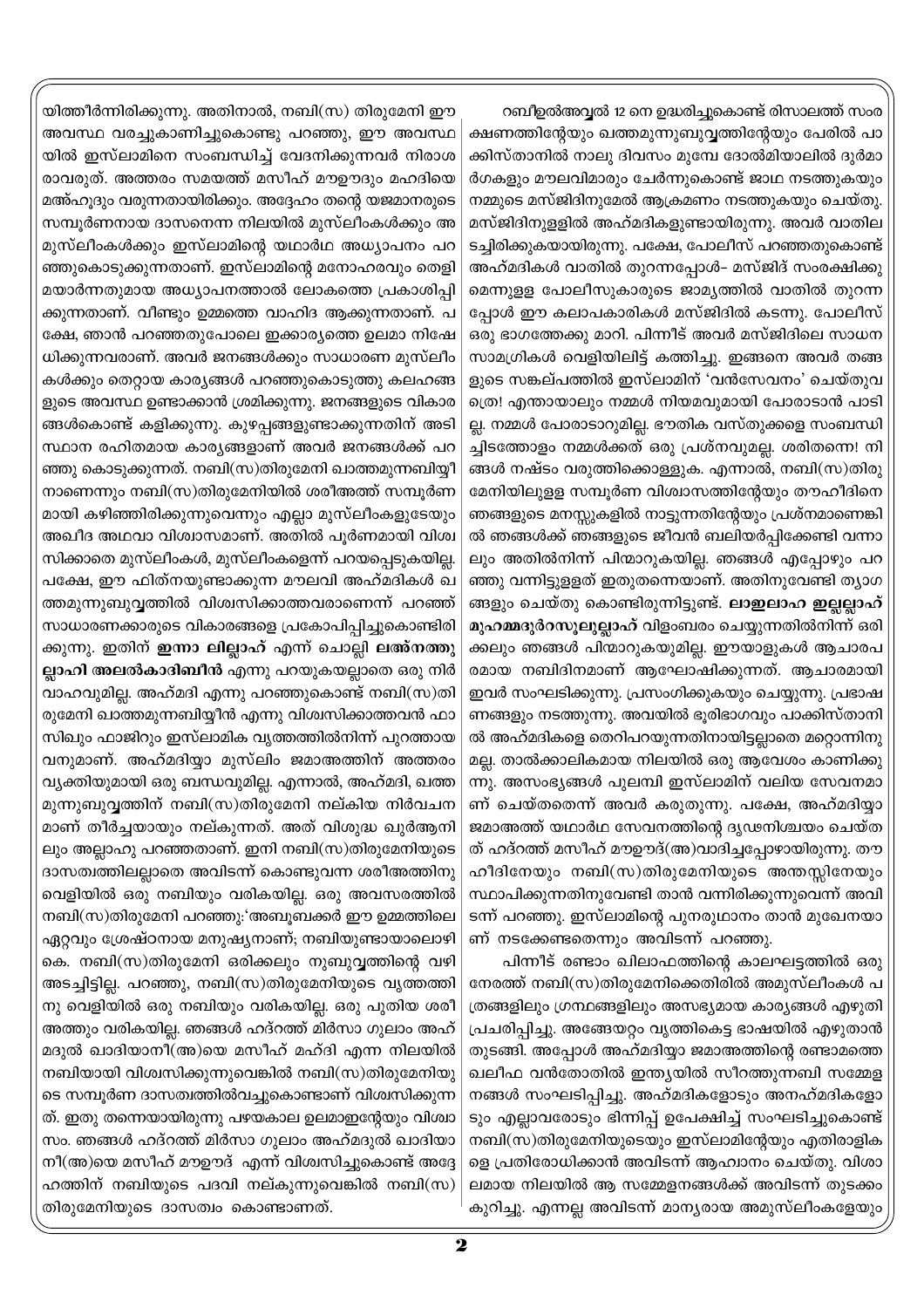വിശ്വസിക്കുകയും ചെയ്യുന്നത് അതിന്റെ ലക്ഷത്തിലൊന്നു പോലും മറ്റുളളവർ വിശ്വസിക്കുന്നില്ല. ഖാത്തമുൽ അമ്പിയാ യിലെ ഖത്തമുന്നുബുവ്വത്തിലുളള ഈ യാഥാർഥ്യവും രഹ സ്യവും മനസ്സിലാക്കുന്നവരല്ല ഇക്കൂട്ടർ. അവർ വെറും പിതാ ക്കളിൽനിന്നും പ്രപിതാക്കളിൽനിന്നും ഒരു വാക്കുകേട്ടു. എ ന്നാൽ, അതിന്റെ യാഥാർഥ്യത്തിൽ അജ്ഞരാണ്. എന്താണ് ഖത്തമുന്നുബുവ്വത്തെന്നോ അദ്ദേഹത്തിൽ വിശ്വസിക്കുന്നതി ന്റെ പൊരുളെന്താണെന്നോ അറിയുകയേ ഇല്ല. എന്നാൽ, നാം പൂർണമായ ഉൾക്കാഴ്ചയോടുകൂടി-അത് അല്ലാഹു നല്ല വണ്ണം അറിയുന്നു-നബി(സ)തിരുമേനിയെ ഖാത്തമുൽ അമ്പി യാ എന്ന് ദൃഢമായും വിശ്വസിക്കുന്നു. അല്ലാഹു എന്നിൽ ഖത്തമുന്നുബുവ്വത്തിന്റെ യാഥാർഥ്യം എങ്ങനെ തുറന്നിരിക്കു ന്നുവെന്നാൽ നമുക്ക് കുടിപ്പിക്കപ്പെട്ട ആ ജ്ഞാനത്തിന്റെ ശർബ്ബത്തുകൊണ്ട് ഒരു പ്രത്യേക നിർവൃതി ആസ്വദിക്കുന്നു. ഈ ഉറവിൽനിന്ന് വയറുനിറയെപാനം ചെയ്തിട്ടുളളവർക്ക ല്ലാതെ അതിനെ അളക്കാൻ ആർക്കും സാധ്യമല്ല.

അതിനാൽ ഞങ്ങളെ ഖത്തമുന്നുബുവ്വത്തിന്റെ നിഷേ ധികളെന്ന് കരുതുന്നവർ സ്വയം അന്ധരാണ്. അവരുടെ മന സ്സ് പൊളളയാണ്. മുദ്രാവാകൃങ്ങൾക്കും ഫിത്ന–ഫസാദുക ൾക്കും തച്ചുതകർക്കുന്നതിനും പുറമെ എന്താണ് അവരുടെ കൈയിലുളളത്? അഹ്മദിയ്യാ ജമാഅത്ത് ലോകത്ത് പ്രചരി പ്പിച്ചുകൊണ്ടിരിക്കുന്ന ഇസ്ലാമിന്റെ സന്ദേശം, ഹദ്റത്ത് ഖാ ത്തമുൽ അമ്പിയാ മുഹമ്മദു റസൂലുല്ലാഹ്(സ)തന്റെ ഉമ്മത്തി നുവേണ്ടി ചെയ്ത ദുആകളിൽ മസീഹു മൗഊദിന്റെ ജമാഅ ത്ത് ഭാഗഭാക്കായിക്കൊണ്ടിരിക്കുന്നുവെന്നതിന് മതിയായ തെളിവല്ലേ?

വീണ്ടും ഖത്തമുന്നുബുവ്വത്തിന്റെ യാഥാർഥ്യം വിവരി ച്ചുകൊണ്ട് ഹദ്റത്ത് മസീഹ് മൗഊദ്(അ)പറയുന്നു:'ഖാത്ത മുൽമുഅ്മിനീനും ഖാത്തമുന്നബിയ്യീനും ഖാത്തമുൽആരി ഫീനുമായ നബി(സ)തിരുമേനിയെ അല്ലാഹു നമുക്കു നല്കി. അതുപോലെ ജാമിഉൽ കുതുബും ഖാത്തമുൽ കുതുബും ആ മഹാത്മാവിൽ ഇറക്കുകയും ചെയ്തു. നബി(സ)തിരുമേനി ഖാത്തമുന്നബിയ്യീനാണ്. ആ മഹാത്മവിനുമേൽ നുബുവ്വത്ത് അവസാനിച്ചു. ഈ നുബുവ്വത്ത് അവസാനിച്ചത് കഴുത്ത് ഞെ രിച്ച് അവസാനിപ്പിക്കുന്നതുപോലെ ആയിരുന്നില്ല. അത്തര ത്തിലുളള 'അവസാനം' അഭിമാനാർഹമാകുകയില്ല. മറിച്ച് നബി (സ)തിരുമേനിയുടെമേൽ നുബുവ്വത്ത് അവസാനിച്ചു എന്ന തുകൊണ്ടുളള ഉദ്ദേശ്യം സ്വാഭാവികമായ നിലയിൽ നബി $(m)$ തിരുമേനിയുടെമേൽ നുബുവ്വത്തിന്റെ ശ്രേഷ്ഠതകളെല്ലാം അവസാനിച്ചുവെന്നാണ്. അതായത് ആദം മുതൽ മർയമിന്റെ മകൻ മസീഹുവരെയുളള നബിമാർക്ക് നല്കപ്പെട്ട വിവിധ തരത്തിലുളള എല്ലാ ശ്രേഷ്ഠതകളും നബി(സ)തിരുമേനി യിൽ നിക്ഷേപിക്കപ്പെട്ടു. ഇതിൽ സ്വാഭാവികമായും അവിട ന്ന് ഖാത്തമുന്നബിയ്യീനായി. ഇപ്രകാരം തന്നെ വിവിധ ഗ്രന്ഥ ങ്ങളിലൂടെ നടന്നുവരുന്ന വസ്ഥിയ്യത്തുകളുടെ എല്ലാ അധ്യാ പനങ്ങളും ദൈവജ്ഞാനങ്ങളും വിശുദ്ധ ഖുർആനിൽ അവസാ നിച്ചു. അങ്ങനെ വിശുദ്ധ ഖുർആൻ ഖാത്തമുൽ കുതുബായി. അതിനാൽ ശത്രു നമ്മെ എന്തുവേണമെങ്കിലും പറഞ്ഞു

കൊണ്ടിരുന്നുകൊളളട്ടെ. നമ്മളുടെമേൽ എന്തു ആക്ഷേപങ്ങൾ വേണമെങ്കിലും ഉന്നയിച്ചുകൊണ്ടിരുന്നുകൊളളട്ടെ. നമ്മുടെ

സമ്മേളനത്തിലേക്ക് ക്ഷണിക്കുകയുണ്ടായി. നബി(സ)തിരു മേനിയെ വിശ്വസിക്കുക എന്നതും ആ മഹാത്മാവിന്റെ അന്ത സ്സിനെ സംരക്ഷിക്കുക എന്നതും മുസ്ലീംകളുടെ ഈമാന്റെ ഭാഗമാണ്. ഹദ്റത്ത് മുസ്ഥിഹ് മൗഊദ്(റ)പറഞ്ഞു:മുഴുലോ കത്തിനുമേലും നബി(സ)തിരുമേനിയുടെ ഔദാര്യമുണ്ട്. അ വിടന്ന് റഹ്മത്തുല്ലിൽ ആലമീനാണ്. അതുകൊണ്ട് മാനൃന്മാ രായ അമുസ്ലീംകളും ആ മഹാത്മാവിന്റെ ജീവിതചരിത്രം വിവരിക്കേണ്ടതാണ്. അങ്ങനെ ഹിന്ദുക്കളടങ്ങുന്ന ധാരാളം വിദ്യാസമ്പന്നരായ അമുസ്ലീംകളും നബി(സ)തിരുമേനിയു ടെ പരിശുദ്ധ ജീവിതത്തെ കുറിച്ച് വിഷയങ്ങൾ അവതരിപ്പി ച്ചു. ഖാദിയാനിൽ 1928 ൽ നടന്ന ആദ്യ സമ്മേളനത്തിൽ ഹിന്ദു കവികളുടെ രണ്ട് നഅ്ത്തും–നബിയെ കുറിച്ചുളള സ്തുതിഗീ തങ്ങളും ആലപിക്കപ്പെട്ടു. ഹദ്റത്ത് മുസ്ഥിഹ് മൗഊദ്(റ)ന്റെ ആഹ്വാനമനുസരിച്ച് ഇന്ത്യമുഴുവൻ നബിചരിത സമ്മേളന ങ്ങൾ സംഘടിപ്പിക്കപ്പെട്ടു. വീക്ഷണങ്ങളുടേയും വിശ്വാസാദ ർശങ്ങളുടേയും അഭിപ്രായ ഭിന്നതകൾ നിലനില്ക്കെ ഈ പദ്ധതി വിജയിപ്പിക്കുന്നതിനുവേണ്ടി പരിശ്രമിച്ച ധാരാളമാളു കളുണ്ട്. പത്രങ്ങളിൽ അതിനെ സംബന്ധിച്ച് ചർച്ചകളും നട ന്നു. വാർത്തകളും പ്രസിദ്ധീകരിച്ചു.

അൽഫള്ൽ പത്രം പ്രത്യേകിച്ചും ആ നേരത്ത് ഖാത്തമു ന്നബിയ്യീൻ സ്പെഷ്യൽ പതിപ്പ് പ്രസിദ്ധീകരിച്ചു. അതിനുശേ ഷം മുതൽ അഹ്മദിയ്യാ മുസ്ലിം ജമാഅത്ത് പതിവായി സീറ ത്തുന്നബി സമ്മേളനം സംഘടിപ്പിച്ചു വരുന്നു. അവിടന്ന് നാല ഞ്ച് പോയിന്റുകൾ നല്കിയിരുന്നു. അവയിലൊന്ന് കേവലം റബീഉൽ അവ്വൽ 12 നുപകരം വിവിധ സമയങ്ങളിൽ സീറത്തു ന്നബി സമ്മേളനങ്ങൾ സംഘടിപ്പിക്കണമെന്നതായിരുന്നു. എന്തായാലും ഇതാണ് അഹ്മദിയ്യാ ജമാഅത്തിന്റെ ചരിത്രം. നമ്മൾ സമ്മേളനങ്ങൾ സംഘടിപ്പിക്കുന്നു. ഇപ്പോൾ അല്ലാ ഹുവിന്റെ കൃപയാൽ അഹ്മദിയ്യാ ജമാഅത്ത് സ്ഥാപിതമായി കഴിഞ്ഞിട്ടുളള ലോകത്തെ 200 ലധികം രാജ്യങ്ങളിൽ സീറത്തു ന്നബി സമ്മേളനങ്ങൾ സംഘടിപ്പിച്ചു വരുന്നു. ഖത്തമുന്നു ബുവ്വത്തിന്റെ യഥാർഥ സ്ഥാനം ഗ്രഹിച്ചിട്ടുളളവർ അഹ്മദി കളാണ്. ഇൻശാ അല്ലാഹ് എപ്പോഴും അതിൽ നിലകൊള്ളു ന്നതുമാണ്. നമ്മൾ നബി(സ)തിരുമേനിയുടെ ശരിയായ പദ വി ലോകത്തിന് പറഞ്ഞുകൊടുത്തുകൊണ്ടിരിക്കുന്നു. ഇതി നുകാരണം മസീഹ് മൗഊദും മഹ്ദിയെ മഅ്ഹൂദുമായ ഇക്കാ ലത്തെ ഇമാം, അല്ലാഹുവിനോളമെത്തണമെങ്കിൽ നബി(സ) തിരുമേനിയുടെ കോന്തല മുറുകെ പിടിക്കാൻ പറഞ്ഞതാണ്. അവിടന്നുതന്നെയാണ് ഇപ്പോൾ മോക്ഷത്തിന്റെ വഴി.മോക്ഷ ത്തിന് ഇപ്പോൾ മറ്റൊരു മാർഗവുമില്ല. അവിടന്ന് ഒരിക്കലും തന്നെ വലിയവനായി സ്ഥാപിച്ചില്ല. എപ്പോഴും നബി(സ) തിരുമേനിയുടെ മാഹാത്മ്യമാണ് വിവരിച്ചത്. നബി(സ)തിരു മേനിയെ ഖാത്തമുന്നബിയ്യീൻ എന്ന് വിശ്വസിക്കുന്നില്ല എന്ന ആക്ഷേപത്തെ ഖണ്ഡിച്ചുകൊണ്ട് അവിടന്ന് പറയുന്നു: 'ഞാ നും എന്റെ ജമാഅത്തും നബി(സ)തിരുമേനിയെ ഖാത്തമു ന്നബിയ്യീൻ എന്ന് വിശ്വസിക്കുന്നില്ലെന്ന് ആക്ഷേപം ഉന്നയി ക്കുന്നു. ഇത് ഞങ്ങളുടെമേൽ ഉന്നയിക്കപ്പെടുന്ന കഠിനമായ അപരാധമാണ്. ഞങ്ങൾ ഏതൊരു ശക്തിയോടും ദൃഢജ്ഞാ നത്തോടും ഉൾക്കാഴ്ചയോടുംകൂടിയാണോ നബി(സ)തിരു മേനിയെ ഖാത്തമുൽ അമ്പിയാഅ് ആയി അംഗീകരിക്കുകയും